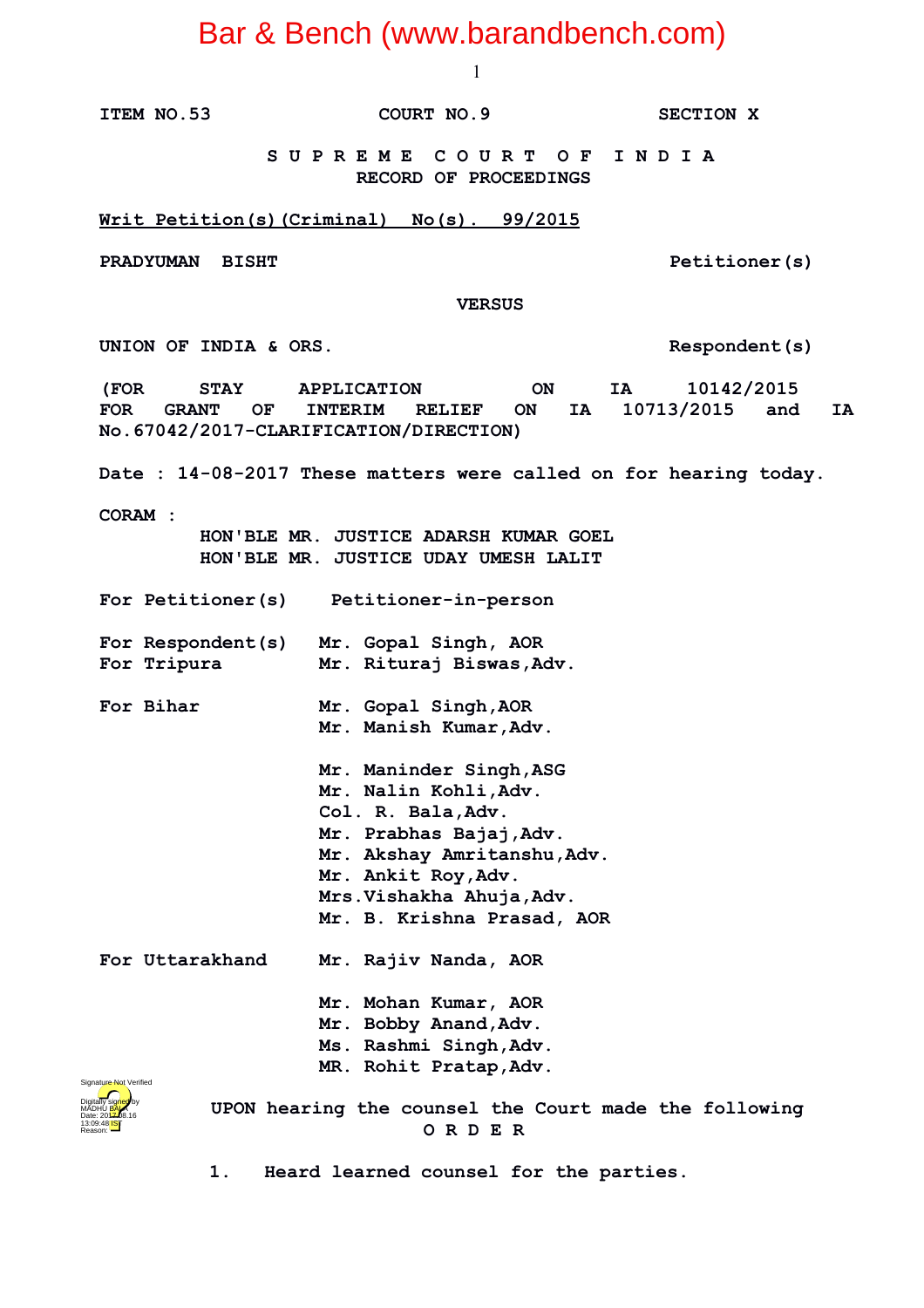2

**2. Vide order dated 28.03.2017, this Court directed as follows :**

> **"We direct that at least in two districts in every State/Union Territory (with the exception of small states/Union Territories where it may be considered to be difficult to do so by the concerned High Courts) CCTV Cameras (without audio recording) may be installed inside the courts and at such important locations of the Court complexes as may be considered appropriate. Monitor thereof may be in the Chamber of the concerned District and Session Judge. Location of the district courts and any other issues concerning the subject may be decided by the respective High Courts. We make it clear that the footage of the CCTV Camera will not be available under the R.T.I. and will not be supplied to anyone without permission of the concerned High Court. Installation may be completed within three months from today. The report of such experiment be submitted within one month of such installation by the Registrar Generals of the respective High Courts to the Secretary General of this Court who may have it tabulated and placed before the Court."**

**3. Accordingly, we have received reports from High Courts of Sikkim, Bombay, Andhra Pradesh, Orissa, Meghalaya, Chhattisgarh, Tripura, Punjab and Haryana, Allahabad, Patna, Rajasthan and Gauhati. The CCTV cameras have already been installed in the jurisdiction of the eight High Courts while in the remaining four High Courts installation process is in progress. We have perused the reports/opinions received from the said High Courts. No report appears to have been received with regard to the remaining twelve High Courts.**

**4. Mr. Maninder Singh, learned Additional Solicitor General appearing for the Union of India has submitted a supplementary note compiling the relevant information. We have also heard**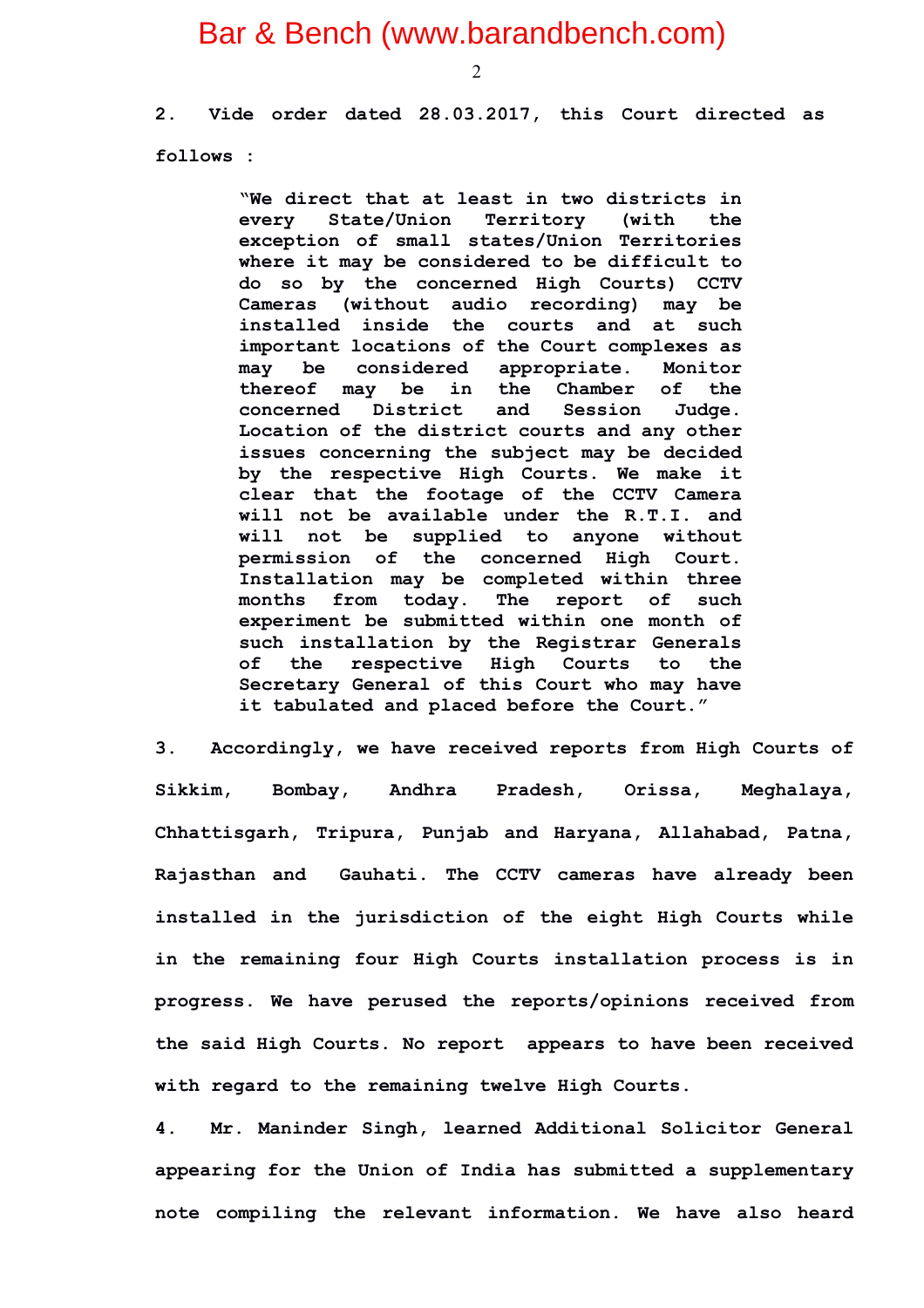3

**Shri Arun Mohan, Senior Advocate, who on our request assisted the Court in the matter.**

**5. Learned Additional Solicitor General submitted that reservation has been expressed in some of the reports that CCTV cameras will affect the privacy of judicial officers. He submits that proceedings in Courts being open to all, there was no question of privacy. CCTV cameras are culture of the day and promotes good governance. He referred to the observations of this Court in** *Naresh Shridhar Mirajkar Vs. State of Maharashtra (1966) 3 SCR 744* **as follows :** 

**"It is well-settled that in general, all cases brought before the Courts, whether civil, criminal, or others, must be heard in open Court. Public trial in open court is undoubtedly essential for the healthy, objective and fair administration of justice. Trial held subject to the public scrutiny and gaze naturally acts as a check against judicial caprice or vagaries, and serves as a powerful instrument for creating confidence of the public in the fairness, objectivity, and impartiality of the administration of justice. Public confidence in the administration of justice is of such great significance that there can be no two opinions on the broad proposition that in discharging their functions as judicial Tribunals, courts must generally hear causes in open and must permit the public admission to the court-room. As Bentham has observed:** 

*"In the darkness of secrecy sinister interest, and evil in every shape, have full swing. Only in* **proportion as publicity has place can any of the checks applicable to judicial injustice operate. Where there is no publicity there is no justice. Publicity is the very soul of justice. It is the keenest spur to exertion, and surest of all guards against improbity. It keeps the Judge himself while trying under trial (in the sense that) the security of securities is publicity". (Scott v. Scott)**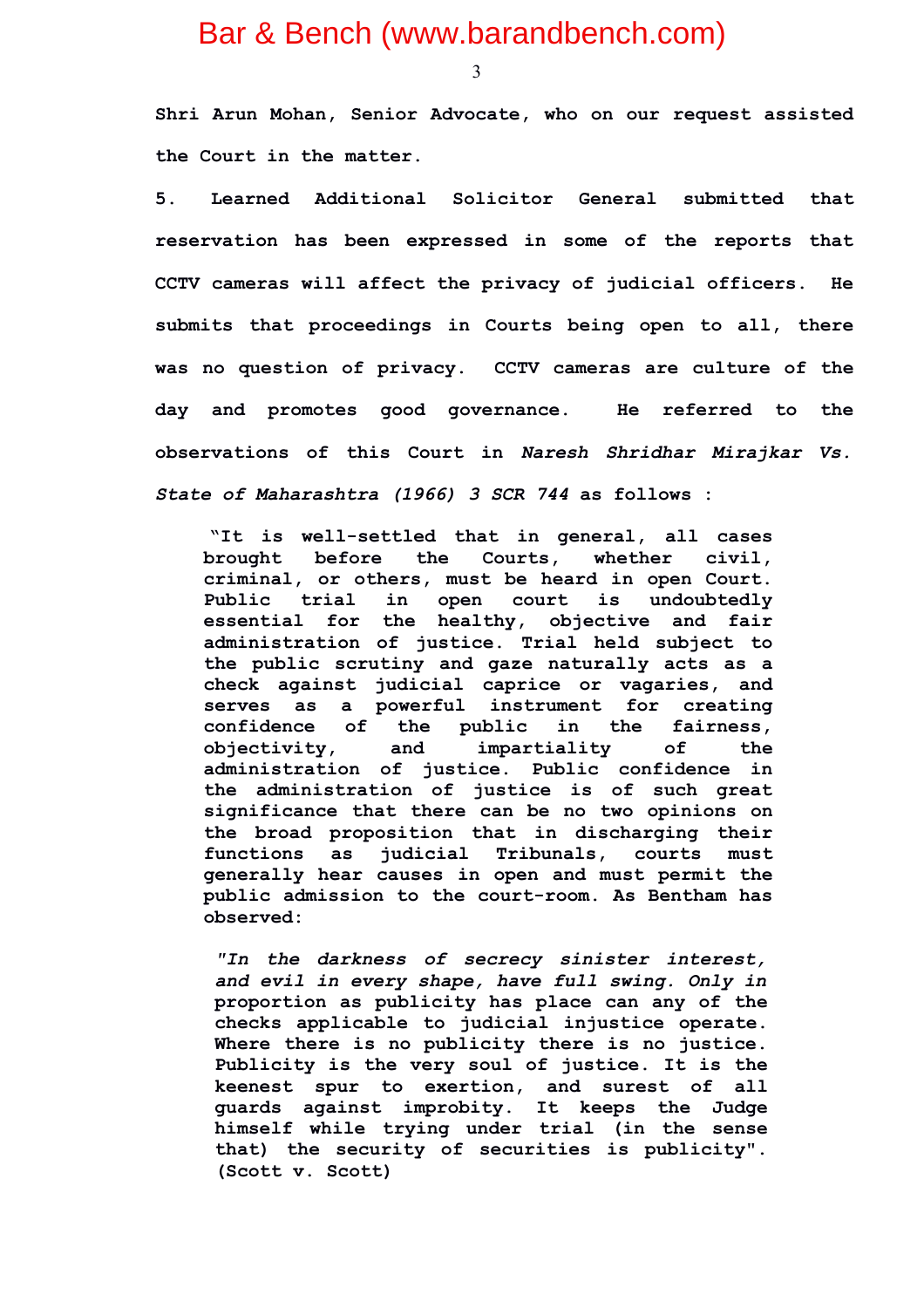**21. Having thus enunciated the universally accepted proposition in favour of open trials, it is necessary to consider whether this rule admits of any exceptions or not. Cases may occur where the requirement of the administration of justice itself may make it necessary for the court to hold a trial in camera. While emphasizing the importance of public trial, we cannot overlook the fact that the primary function of the Judiciary is to do justice between the parties who bring their causes before it. If a Judge trying a cause is satisfied that the very purpose of finding truth in the case would be retarded, or even defeated if witnesses are required to give evidence subject to public gaze, is it or is it not open to him in exercise of his inherent power to hold the trial in camera either partly or fully? If the primary function of the court is to do justice in causes brought before it, then on principle, it is difficult to accede to the proposition that there can be no exception to the rule that all causes must be tried in open court. If the principle that all trials before courts must be held in public was treated as inflexible and universal and it is held that it admits of no exceptions whatever, cases may arise where by following the principle, justice itself may be defeated. That is why we feel no hesitation in holding that the High Court has inherent jurisdiction to hold a trial in camera if the ends of justice clearly and necessarily require the adoption of such a course. It is hardly necessary to emphasise that this inherent power must be exercised with great caution and it is only if the court is satisfied beyond a doubt that the ends of justice themselves would be defeated if a case is tried in open court that it can pass an order to hold the trial in camera; but to deny the existence of such inherent power to the court would be to ignore the primary object of adjudication itself. The principle underlying the insistence on hearing causes in open court is to protect and assist fair, impartial and objective administration of justice; but if the requirement of justice itself sometimes dictates the necessity of trying the case in camera, it cannot be said that the said requirement should be sacrificed because of the principle that every trial must be held in open court. In this connection it is essential to remember that public trial of causes is a means, though important and**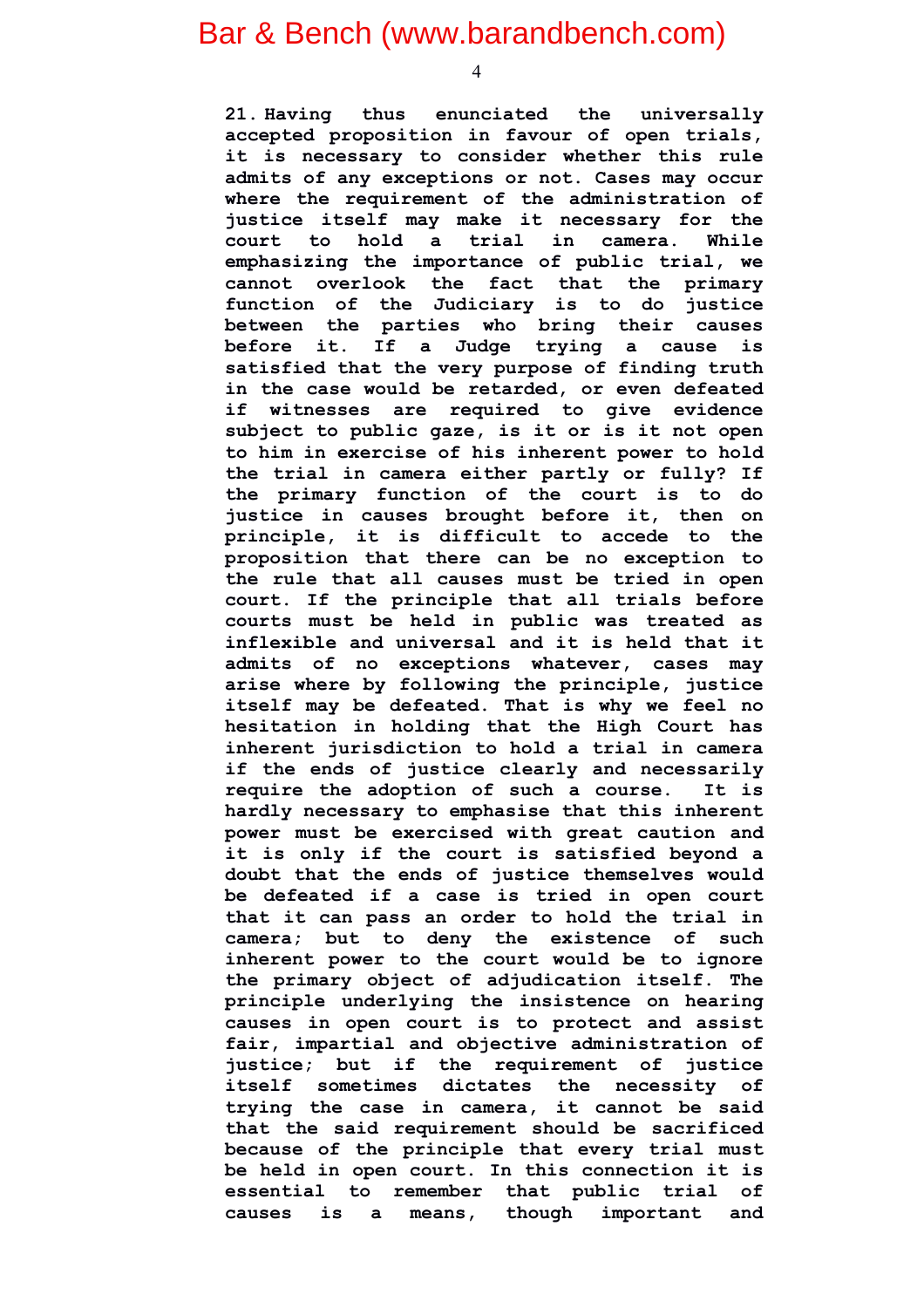5

**valuable, to ensure fair administration of justice; it is a means, not an end. It is the fair administration of justice which is the end of judicial process, and so, if ever a real conflict arises between fair administration of justice itself on the one hand, and public trial on the other, inevitably, public trial may have to be regulated or controlled in the interest of administration of justice. That, in our opinion, is the rational basis on which the conflict of this kind must be harmoniously resolved........"**

**6. It is pointed out that there is acknowledged utility of CCTV cameras in recording contemporary events which may be useful for any monitoring authority. By way of illustration, reference was made to orders of this Court directing CCTV cameras to be installed in all Police Stations and prisons in** *2015 (8) SCC 744 Dilip K. Basu Vs. State of West Bengal & Ors.* **Similarly to curtail the events of eve-teasing, same direction was given in** *2013 (1) SCC 598 Deputy Inspector General of Police & Anr. Vs. S. Samuthiram.* **7. Some of the High Courts have suggested that audio recording should also be permitted modifying the earlier direction of recording without audio. They have expressed an opinion that installation of CCTV cameras will advance the interest of Justice. Learned ASG and learned amicus curiae point out that as per Article 235 of the Constitution of India, the High Court is to exercise power of superintendence over the subordinate Courts. There are untoward instances which may take place in lower Courts and it may be useful if proceedings in Court are captured on the CCTV camera by audio as well as video. This can assist the**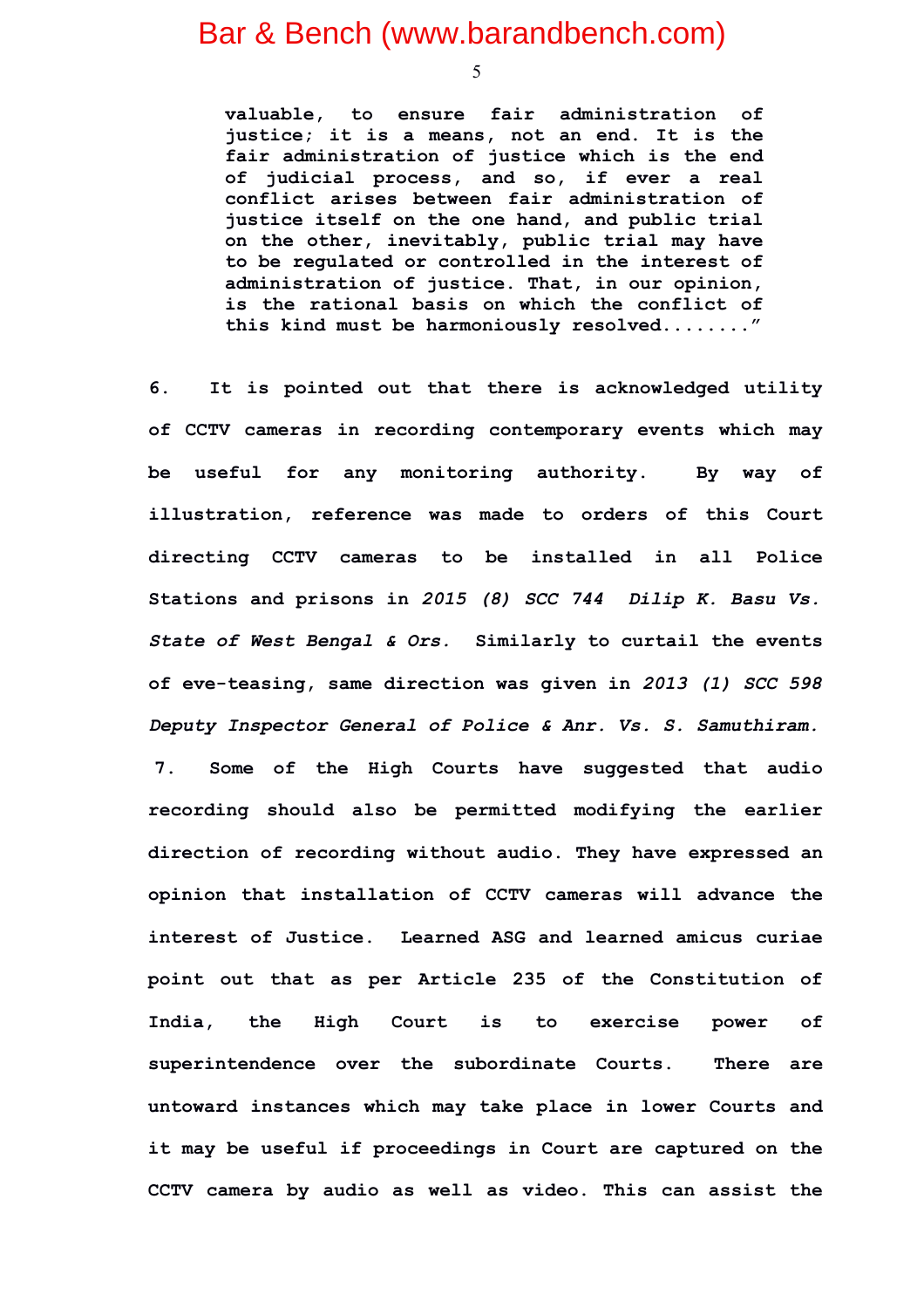6

**High Courts in exercising the constitutional power under Article 235 of the Constitution of India.**

**8. We are satisfied, after considering the submissions and perusing the studies which have been brought to our notice that installation of CCTV Cameras will be in the interest of justice. Any apprehension to the contrary needs to be repelled. We have already incorporated safeguards of footage of recording not being given for any purpose other than the purpose for which the High Court considers it appropriate. We have also directed that the R.T.I provisions will not apply to CCTV camera recordings in our Order dated 28.03.2017.** 

**9. We asked learned Additional Solicitor General as to why the Union of India has not so far installed CCTV cameras in Tribunals where open hearing takes place like Court such as ITAT, CESTAT etc. as the tribunals stand on the same footing as far as object of CCTV camera are concerned. He is unable to dispute the utility and requirement of doing so and we see no reason why this should not be done. Recordings will help the constitutional authorities and the High Courts exercising jurisdiction under Articles 226 and 227 of the Constitution over such Tribunals. We, therefore, direct that this aspect may now be taken up by learned Additional Solicitor General with the concerned authorities so that an appropriate direction is issued by the concerned authority for installation of CCTV cameras in Tribunals in same manner as in Courts and an affidavit filed in this**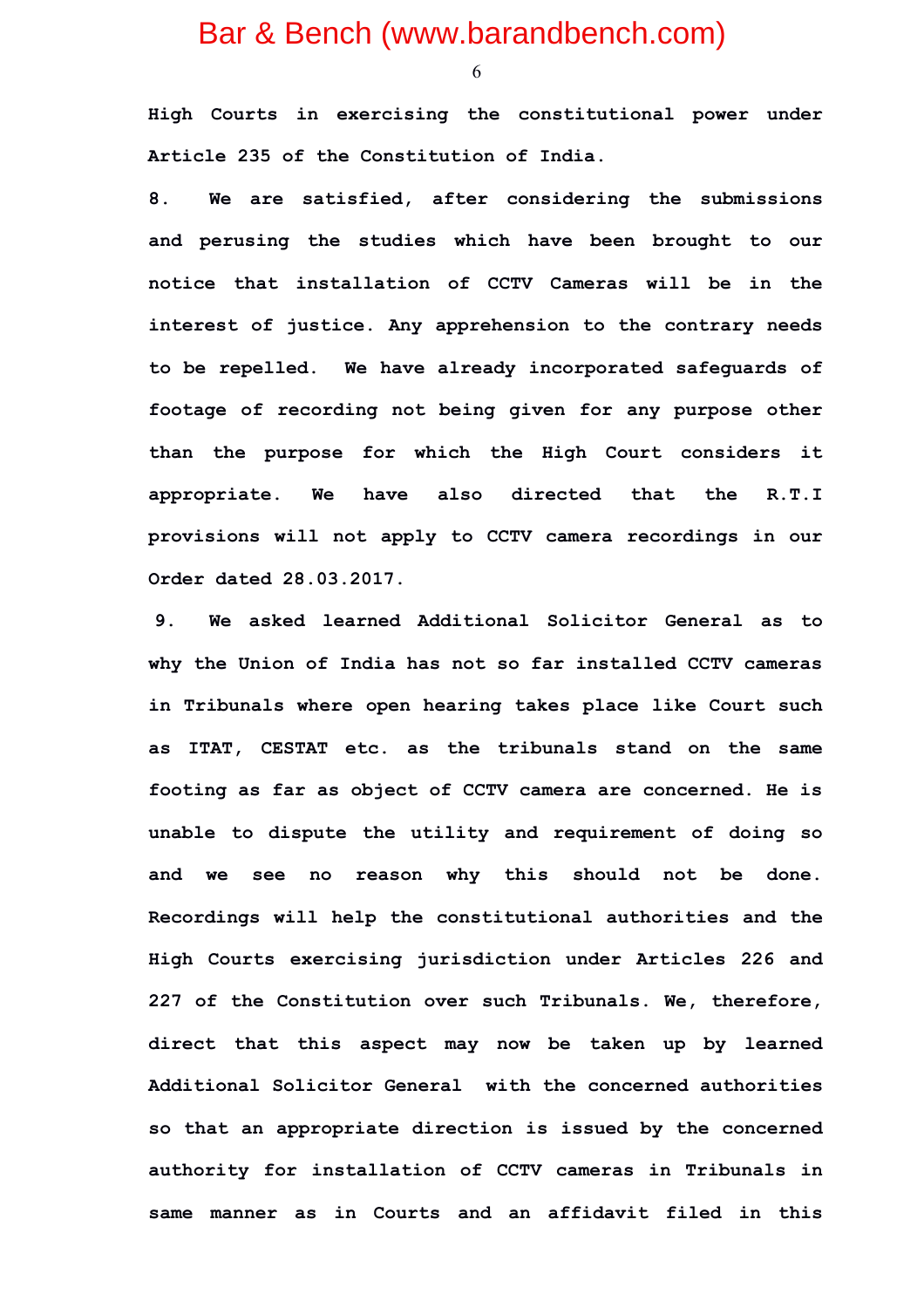7

**Court.** 

**10. We find from the report that there is a variance about the cost of installation of CCTV cameras and no uniform technical specifications have been prescribed.** 

**11. We direct the Union of India, Ministry of Information and Technology in consultation with E-Committee of this Court to lay down technical specifications and other modelities, including price range and sources of supply for installation of CCTV cameras in Courts. This may be done within a period of one month from today and such information may be provided to all the High Courts. The duration for which audio and video recordings may be retained may normally be three months, unless otherwise directed by any High Court.**

**12. Though our earlier direction was to install CCTV cameras in two districts in every State/Union Territory, with the experience now gained, it is desirable that CCTV cameras are installed in all subordinate courts in such phased manner as may be considered appropriate by the High Courts. Schedule for the purpose may be laid down within one month and information furnished to this Court within two months. Audio recording may also be done. Similar directions may be issued by the Government for Tribunals. 13. The High Courts which have not yet submitted their reports may do so forthwith. Secretary General of this**

**Court may monitor receipt of such information.**